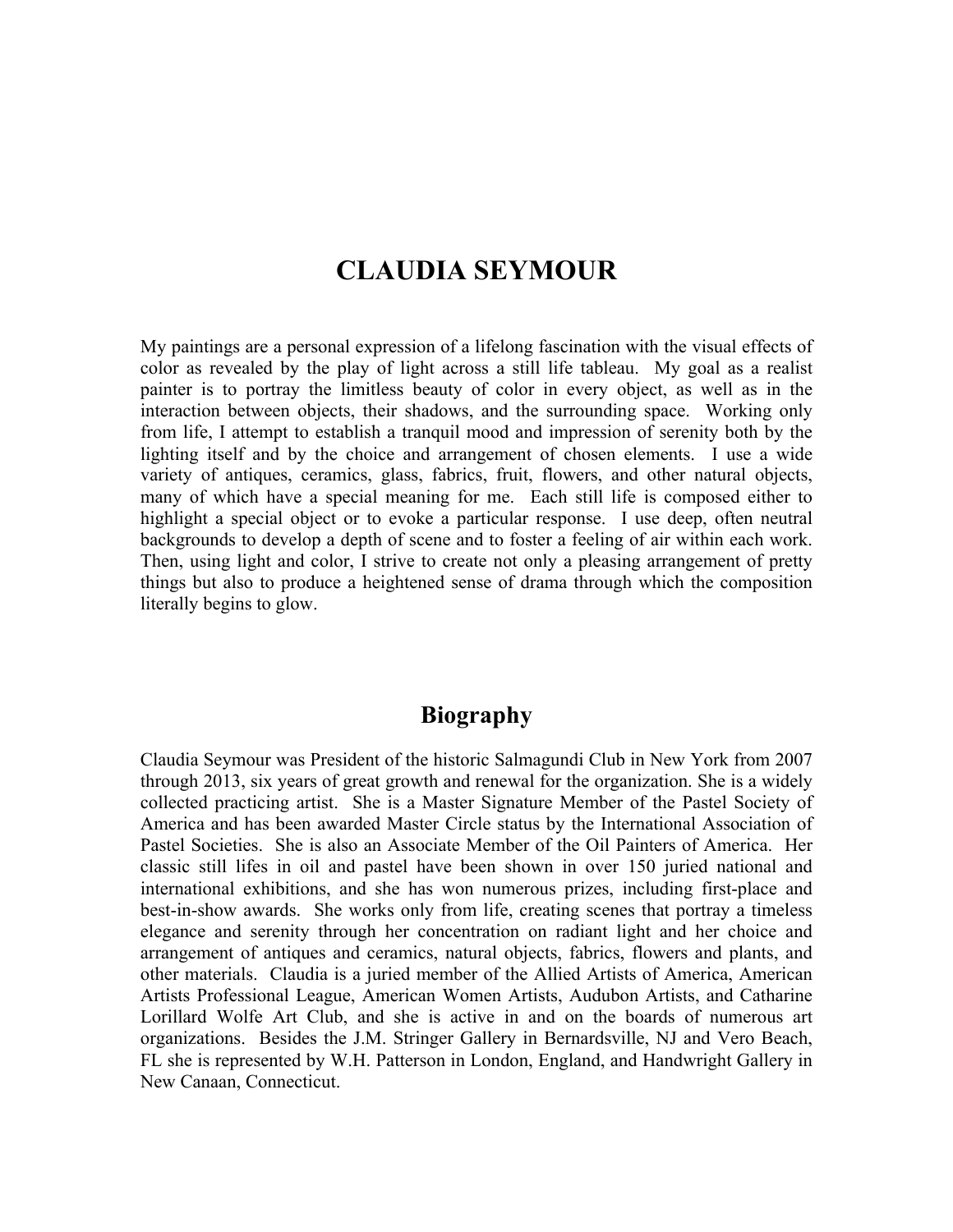#### **PRINCIPAL AWARDS AND HONORS**

#### *Honors*

Chosen as Honored Artist of the Year, Catharine Lorillard Wolfe Art Club, 2013 Elected to the International Guild of Realism, 2012 Named a Signature Member of American Women Artists, 2011 Named Master Pastellist by the Pastel Society of America, 2011 Named a Fellow of the American Artists Professional League, 2009 "Light Made Visible" pastel included from the 2008 Pastel Society of America Annual Exhibition in "Fifteen Best Pastels of 2008" at the Butler Institute of American Art, Youngstown, Ohio, 2008-2009 Elected President of the Salmagundi Club, New York, New York, 2007-2011 Awarded Master Circle status by the International Association of Pastel Societies, 2007 Invited to exhibit in the International Pastel Artists Exhibition, Taipei, Taiwan, 2007 Elected to Signature Membership, Pastel Society of America, 2004 Elected to Signature Membership in both the Connecticut Pastel Society and the Pastel Painters Society of Cape Cod, 2000

#### *Medals*

The Art Spirit Foundation, Dianne B. Bernhard Silver Medal in Pastel, Salmagundi Club, 2010 Frank C. Wright Medal of Honor in Oil, American Artists Professional League, 2008 Frank C. Wright Medal of Honor in Pastel, American Artists Professional League, 2007 The Art Spirit Foundation, Dianne B. Bernhard Silver Medal in Pastel, Audubon Artists, 2009 The Art Spirit Foundation, Dianne B. Bernhard Gold Medal in Pastel, American Artists Professional League, 2005

The Art Spirit Foundation, Dianne B. Bernhard Silver Medal in Pastel, Salmagundi Club, 2004

#### *Sample Prizes and Awards*

Gamblin Artist Oil Color Award, Audubon Artists Annual Exhibition, 2012 Honorable Mention and Top 60 Paintings, Salon International, 2010, 2011 Marquis Who's Who in America Award, Audubon Artists, 2008 H.K. Holbein Award, Pastel Society of America, 2008 Rayma Spalding Memorial Award, Hudson Valley Art Association, 2008 Silver Medal Award, International Association of Pastel Societies, 2008 *Pastel Journal* 100 Competition, Third Place/Still Life, 2007 Degas Pastel Society Award, Pastel Society of America, 2007 Gamblin Artists Colors and Dakota Awards of Excellence, Oil Painters of America, 2007 Flora Giffuni Special Award for Pastel, Hudson Valley Art Association, 2006 Aileen and Manuel de Torres Award for Still Life in Oil, Allied Artists of America, 2005 Jack Richeson and Co. Gold Pastel Award, Pastel Painters Society of Cape Cod, 2005 The Lucille Stillman Award for Pastel, Hudson Valley Art Association, 2004 The Edmund F. Ward for Oil Painting, Hudson Valley Art Association, 2003 *Pastel Journal* 100 Competition, Honorable Mention/Still Life, 2003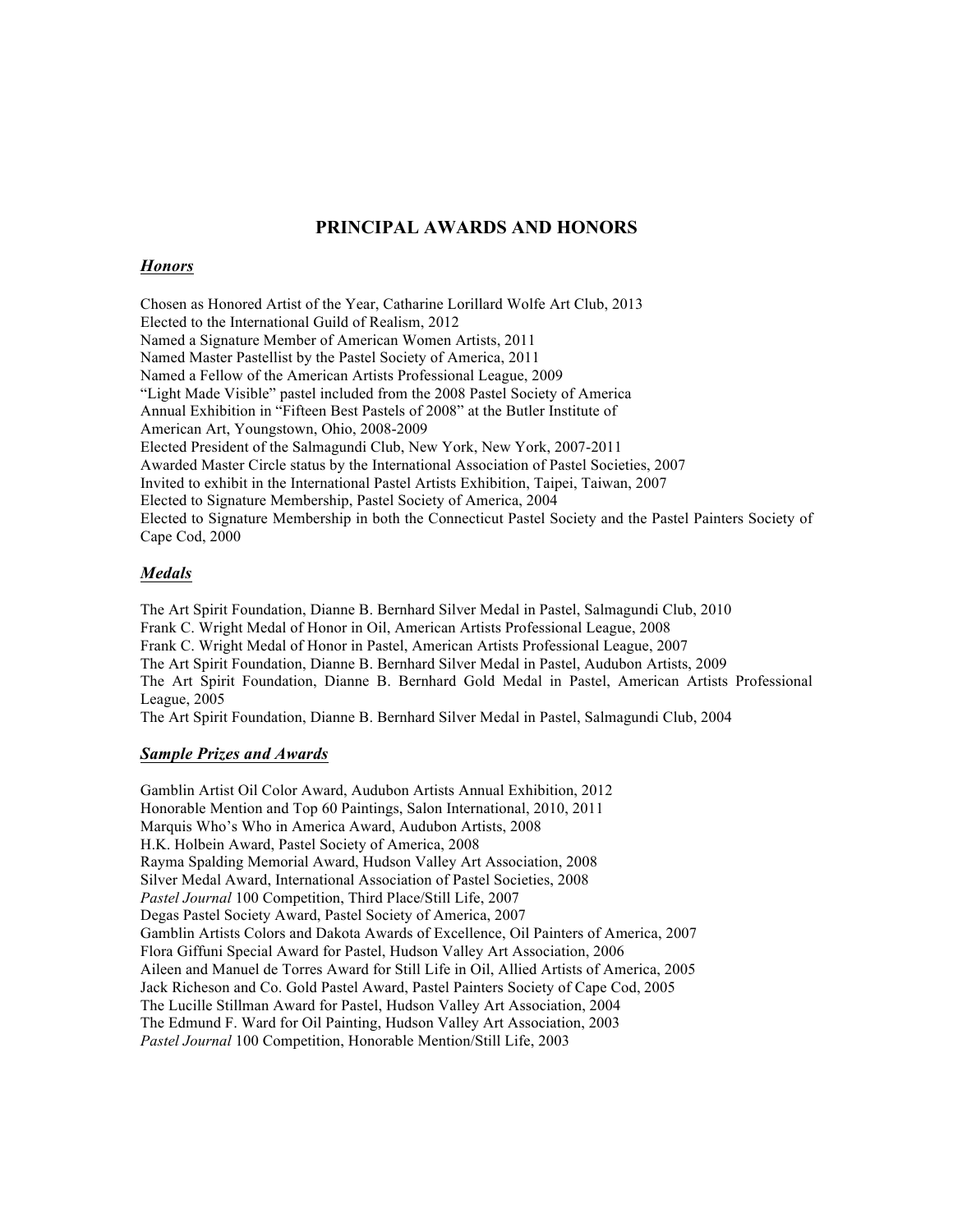### **PRIZES AND AWARDS**

Gamblin Artist Oil Color Award, Audubon Artists Annual Exhibition, 2012 Mary Fitch Memorial Award, Salmagundi Club Annual Members Exhibition, 2011 Pastel Society of North Carolina Award, Pastel Society of America National Exhibition, 2011 The Art Spirit Foundation, Dianne B. Bernhard Silver Medal in Pastel, Salmagundi Club, 2010 Catharine Lorillard Wolfe Art Club Awards, Connecticut Pastel Society Renaissance in Pastel, 2010 Honorable Mention and one of the Top Sixty Paintings (of 350+ paintings), Salon International, Greenhouse Gallery; 2010, 2011 The Art Spirit Foundation, Dianne B. Bernhard Silver Medal in Pastel, Audubon Artists, 2009 The Allied Artists of America Award, Connecticut Pastel Society Renaissance in Pastel, 2009 Semi-Finalist, Art Renewal Center Salon 2008 Herbert L. and R. Harmer Smith Memorial Award, Salmagundi Club, 2009 Gene Magazzini Memorial Award for a Traditional Oil, Salmagundi Club, 2008 Frank C. Wright Jr. Medal of Honor in Oil, American Artists Professional League, 2008 Pastel chosen to be included in "Fifteen Best Pastels of Pastel Society of America Annual Exhibition" at the Butler Institute of American Art, Youngstown, Ohio, 2008 Marquis Who's Who in America Award, Audubon Artists, 2008 H.K. Holbein Award, Pastel Society of America, 2008 Rayma Spalding Memorial Award, Hudson Valley Art Association, 2008 Silver Medal Award, International Association of Pastel Societies, 2008 Terry Ludwig Studio Award, Academic Artists Association, 2008 Mary Fitch Memorial Award, Salmagundi Club, 2008 Frank C. Wright Jr. Medal of Honor in Pastel, American Artists Professional League, 2007 *Pastel Journal* 100 Competition, Third Place/Still Life, 2007 Emil Carlsen Award, Salmagundi Club, 2007 Degas Pastel Society Award, Pastel Society of America, 2007 Honorable Mention, Pastel Painters Society of Cape Cod, 2007 Gamblin Artists Colors and Dakota Award of Excellence, Oil Painters of America, 2007

#### **2006 and Before**

Honorable Mention, The Pen and Brush All Members Exhibition, 2006 Ditto Editions Award, Pastel Painters Society of Cape Cod, 2006 The Judith Ann Starbuck Award, Kent Art Association, 2006 F. Ballard Williams Award, Salmagundi Club, 2006, 2007 Flora Giffuni Special Award for Pastel, Hudson Valley Art Association, 2006 First Prize in Pastel, Catharine Lorillard Wolfe Art Club Members Exhibition, 2006, 2007 The Philip Isenberg Memorial Award, Pastel, Salmagundi Club, 2006 Aileen and Manuel de Torres Award for Still Life in Oil, Allied Artists of America The Art Spirit Foundation, Dianne B. Bernhard Gold Medal in Pastel, American Artists Professional League The Jack Richeson & Co. Gold Pastel Award, Pastel Painters Society of Cape Cod The Flora Giffuni Award for Pastel, Salmagundi Club CPS Honor Award, Connecticut Pastel Society, Members Exhibition (2004-2008) Pastel Society of America Award, Hudson Valley Art Association The Atlantic Paper Award for Pastel, Audubon Artists The Art Spirit Foundation Dianne Bernhard Silver Medal in Pastel, Salmagundi Club The Lucille Stillman Award for Pastel, Hudson Valley Art Association The John La Farge Award for Oil, Salmagundi Club Strathmore Paper Award for Pastel, Allied Artists of America Award of Merit, The Pen and Brush All-Media Exhibition Honorable Mention, International Association of Pastel Societies The Dines Carlsen Award for Best in Show, Kent Art Association The Edmund F. Ward Award for Oil Painting, Hudson Valley Art Association *Pastel Journal* 100 Competition, Honorable Mention/Still Life The Antonio Cirino Memorial Award, Salmagundi Club, Spring Exhibition Winsor & Newton Prize, Connecticut Pastel Society Renaissance in Pastel Exhibition